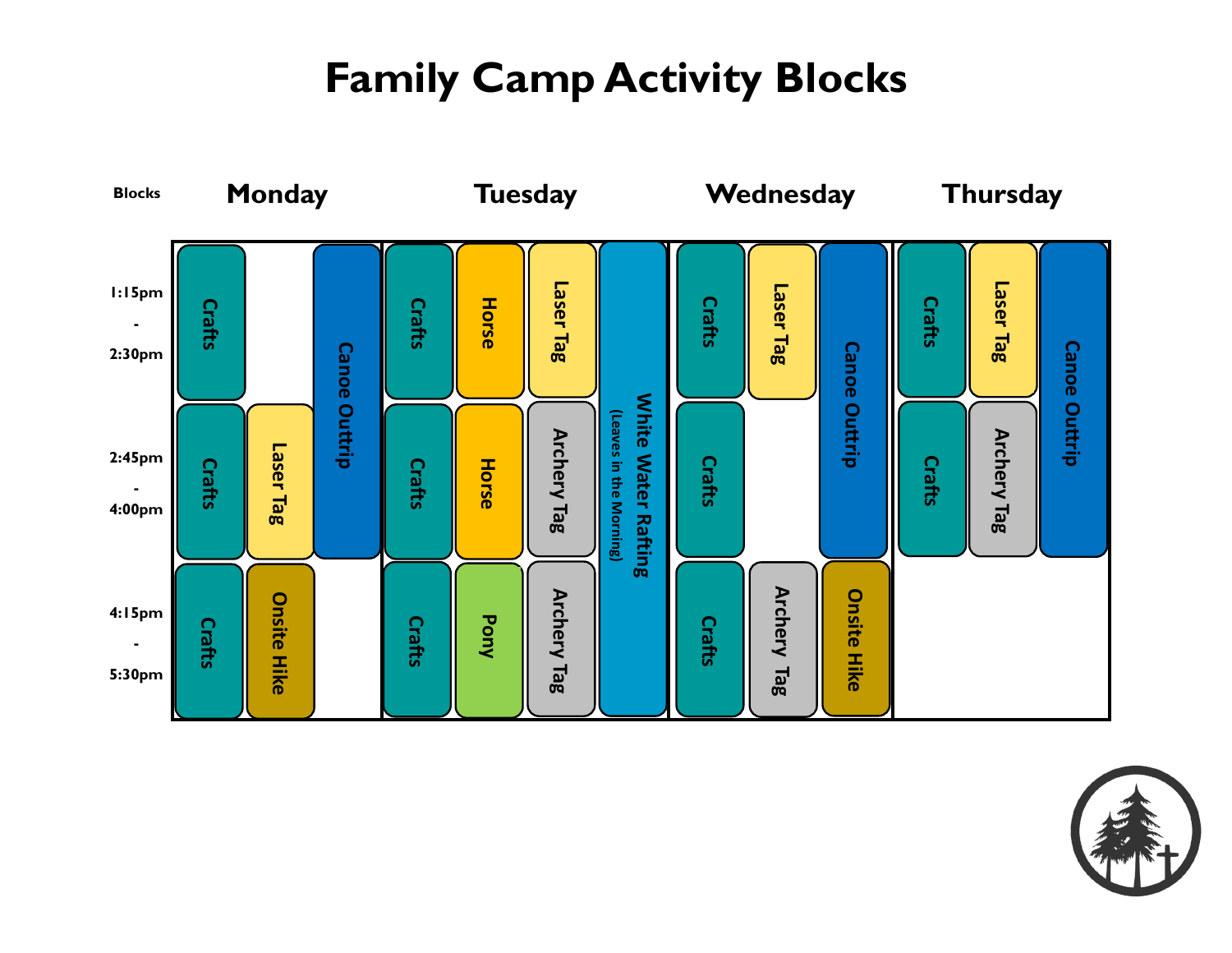# **Family Camp Activity Descriptions**

| <b>Crafts</b>                | Recommended: Age 4 - Adult<br>Craft cost(s) depend on the craft<br>completed/purchased at the Craft Shack. An adult<br>must accompany their child but does not have to<br>participate.                                                                     | <b>Horsemanship</b><br>\$42.00                  | <b>Age Restriction: Age 8 - Adult</b><br>A trail ride is offered for families wishing to spend<br>time with horses and see the camp property.                                                                                                                               |
|------------------------------|------------------------------------------------------------------------------------------------------------------------------------------------------------------------------------------------------------------------------------------------------------|-------------------------------------------------|-----------------------------------------------------------------------------------------------------------------------------------------------------------------------------------------------------------------------------------------------------------------------------|
| <b>Pony Rides</b><br>\$15.75 | <b>Age Restriction: Age 4 - 12</b><br>Each rider is given a short ride. Horses are led by<br>our experienced Horsemanship Staff. An adult must<br>accompany their child but does not have to partici-<br>pate.                                             | <b>Canoeing</b><br>\$10.00                      | Recommended: Age 4 - Adult<br>Spend an afternoon on the water!<br>Capacity: Each canoe can hold 2 paddlers and 2<br>small passengers sitting in the bottom middle of<br>the canoe. Cost is per canoe.                                                                       |
| <b>Laser Tag</b><br>\$20.00  | <b>Recommended: Gr. I - Adult</b><br>Laser Tag is an activity that involves the use of hand<br>-held infrared-emitting targeting devices to shoot/<br>tag opposing players. An adult must accompany<br>their child/youth but does not have to participate. | <b>Onsite</b><br><b>Guided Hike</b>             | <b>Recommended: K - Adult</b><br>A light exploratory hike around our beautiful<br>camp property, designed to be kid friendly.                                                                                                                                               |
|                              |                                                                                                                                                                                                                                                            |                                                 | <b>Age Restrictions: Age 9 - Adult</b>                                                                                                                                                                                                                                      |
| <b>Archery Tag</b>           | <b>Recommended: Age 7-Adult</b><br>Play a variety of organized games &<br>challenges with bows & foam-tipped arrows. An<br>adult must accompany their child/youth but does not<br>have to participate.                                                     | <b>White Water</b><br><b>Rafting</b><br>\$68.25 | Whitewater Rafting on the Red Deer River about<br>an hour and a half southwest of Camp Caroline.<br>Our trip guide, Mukwah Tours, has always taken<br>our campers on amazing adventures while uphold-<br>ing the best standards in safety.<br><b>LEAVES IN THE MORNING.</b> |

### **An adult MUST accompany your child or youth to their activity.**

*Prices Include GST*